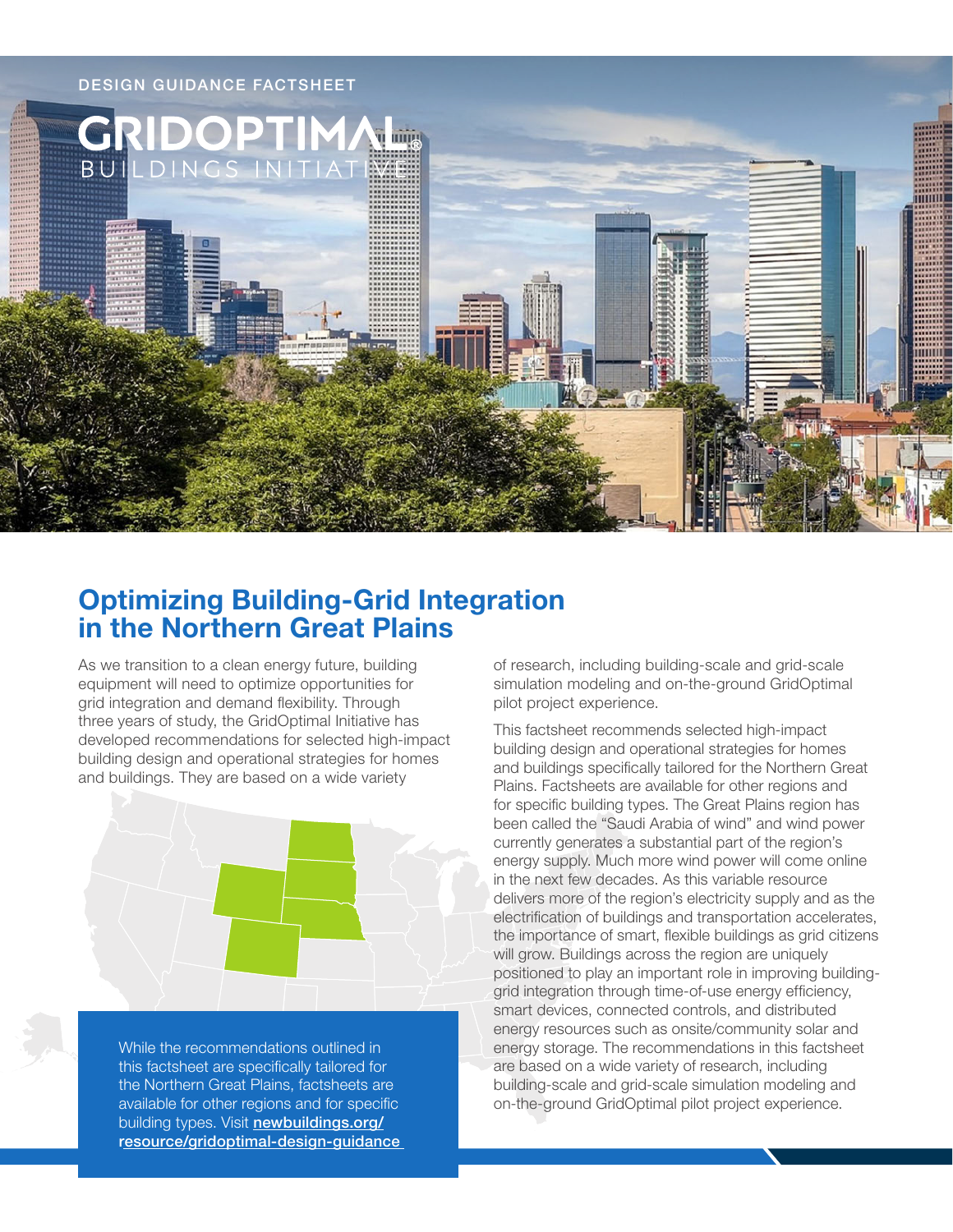### Top 5 GridOptimal **Building Design and** Operation Strategies:

#### **Northern Great Plains**

Efficiency and demand flexibility strategies have widely varying impacts across multiple building types, climates, and grid paradigms. These highimpact approaches can help improve building-grid integration outcomes on both sides of the meter in this region.



#### **Smart HVAC controls.**

Temperature setpoint and schedule adjustments such as setbacks, precooling, and preheating can deliver peak demand savings and shift load toward low-cost, lowcarbon hours. Communications standards such as OpenADR 2.0b enable current and future participation in demand response and similar programs.



#### **Thermal energy storage.**

Thermal energy storage systems (e.g., ice, hot water) can enable load shifting away from high-cost, highcarbon hours. Key benefits include energy cost savings, emissions reductions, and resilient operations. Prioritize systems that enhance the overall energy efficiency of the cooling and heating systems to better co-optimize schedules and achieve both energy cost and carbon emissions savings, as well as resiliency.



**Energy efficiency.** Passive efficient envelope measures like insulation, air-sealing, windows, and cool roofs, along with active building efficiency improvements through mechanical system upgrades (HVAC and water heating) offer both year-round savings and peak demand reduction during times of high grid demand and carbon emissions. Energy efficiency is an enabler and often an impact multiplier for demand flexibility.



**Solar + storage.** Onsite renewables help reduce building net demand during peak grid demand hours. In the wind-heavy grids found in the Great Plains, the flexibility offered by batteries and the ability to charge batteries during the day and discharge in the evenings are especially valuable. Solar + storage systems can enable buildings to island from the grid, allowing key systems and circuits to remain online during a power outage. Solar + storage can offer an attractive combination of cost savings, carbon reductions, and resiliency benefits.



#### **Managed EV charging.**

Electric vehicles (EVs) are a key decarbonization solution but charging adds substantial demand. Charging during off-peak hours, and reducing or staging charging during peak hours mitigates the impact. Special rates and generous incentives are often available for smart EV chargers.

## Key Enablers: Energy Efficiency and Distributed Energy Resources

**Energy efficiency** is critical: more-efficient buildings have lower operating costs, carbon impacts, and power demand. Efficient buildings with high-performance envelopes remain comfortable for longer without mechanical conditioning, widening the demand response potential and load shifting window.

**Passive strategies** can deliver targeted time-of-use energy savings. Insulation and air-sealing save energy all the time, but especially during peak conditions. West-facing shading and electrochromic windows reduce cooling demand during costly, high-carbon summer evenings.

**Active strategies** offer demand response by shifting load away from peak hours toward low-cost, lowcarbon hours. Automated grid-integrated controls on

HVAC, water heating, lighting, and appliances facilitate reliable, consistent load shifting during occupied and unoccupied hours.

**Distributed Energy Resources (DERs)** including solar PV, batteries, managed EV charging, and thermal energy storage can deliver energy flexibility. Target energy storage systems that can charge during the day and reduce evening demand. Co-optimize storage systems for both cost and carbon through real-time rate and carbon signals or by adding in a time-varying synthetic carbon cost. At a minimum, be solar-ready and storage-ready: reserve space and capacity in conduits and electrical panels for future DERs and related electric infrastructure.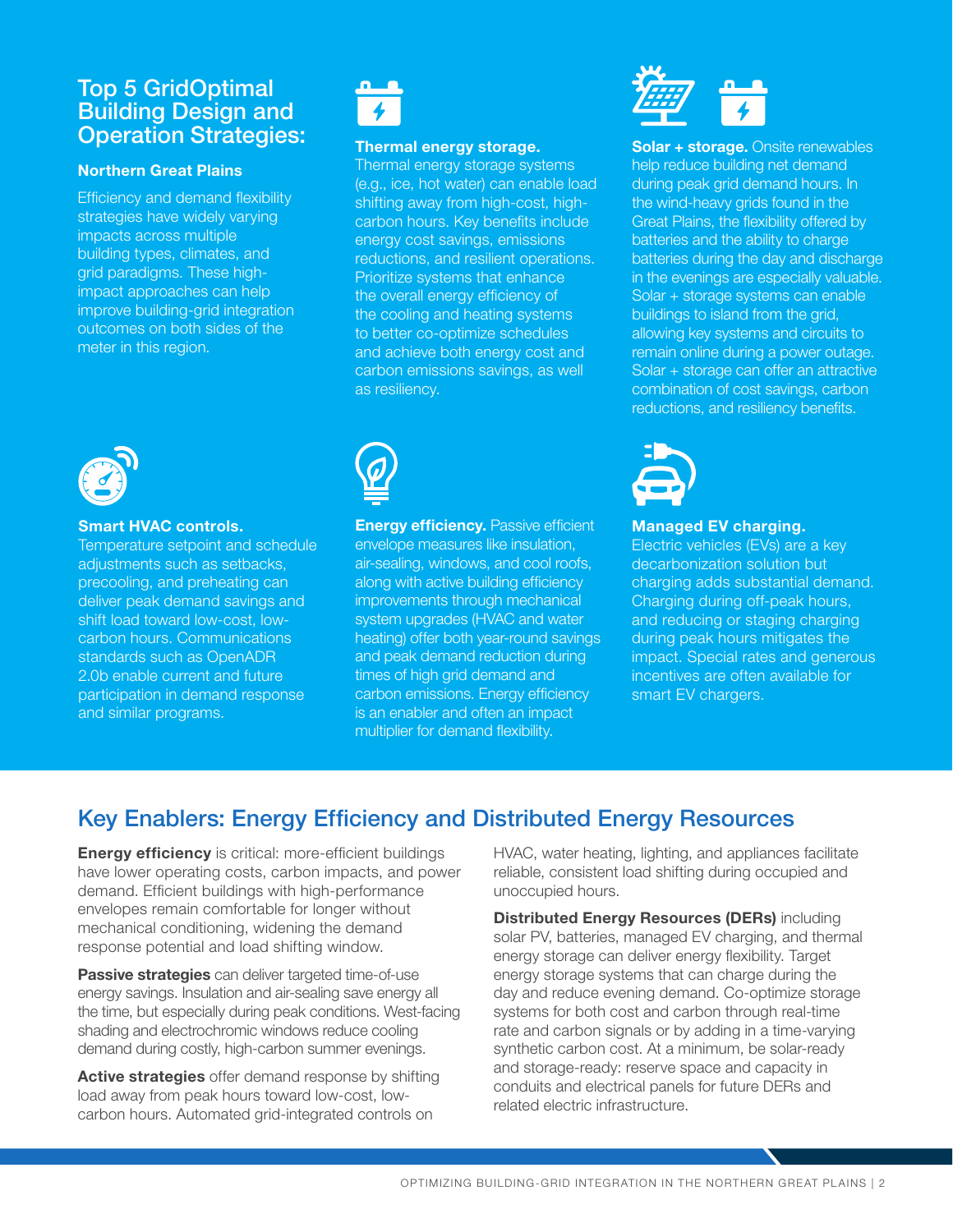### Designing and Operating Buildings in a Wind and Hydro-Heavy Grid

Across the Northern Great Plains, largescale wind power shapes the major pattern of daily and seasonal carbon intensity and net system load profile. Mid-day hours offer the cleanest griddelivered electricity.

Around the year 2040, current forecasts predict that the most carbon-intensive hours will occur during summer nights when solar and wind generation is lowest. In the winter, this region is expected to see a ramp-up in net system load during summer and winter evenings. Buildings with the flexibility to shift demand prior to 4pm and/or reduce demand after 5pm with temperature setbacks, plug load controls, and other strategies can reduce emissions and energy generation costs.

To minimize carbon emissions from electricity consumption, identify hours in each season when high building demand coincides with high grid carbon factors. Search for energy-saving or demand flexibility opportunities in the end-uses and equipment that are driving significant building demand during those hours. Strategies that are well-suited to this grid paradigm include passive load shaping (e.g., west-facing shading or electrochromic glass), diurnal demand flexibility strategies (e.g., precooling, temperature setbacks) as well as short- to medium-duration energy storage (e.g., batteries, cold/hot water tanks).

Other Renewable Fossil/Nuclear Hydro Solar **Wind** © 2021 Mapbox © OpenStreetMap © New Buildings Institute 2021

Northern Great Plains Grid Mix

Northern Great Plains System Load Profile



<sup>©</sup> New Buildings Institute 2021

Hours with high net system load (shaded lines) tend to be more expensive and higher-carbon. Net system load equals total load minus renewable generation. Net load is estimated based on hourly regional renewable generation forecasts.

across the region are transforming toward zero carbon emissions. Buildings can enable this transition by focusing on time of use energy efficiency and demand flexibility.

Electricity grids



All graphs and charts on this page show an average of 2036-2044 hourly data from the 2020 release of NREL's Cambium Standard Scenarios, available at <https://cambium.nrel.gov/>.